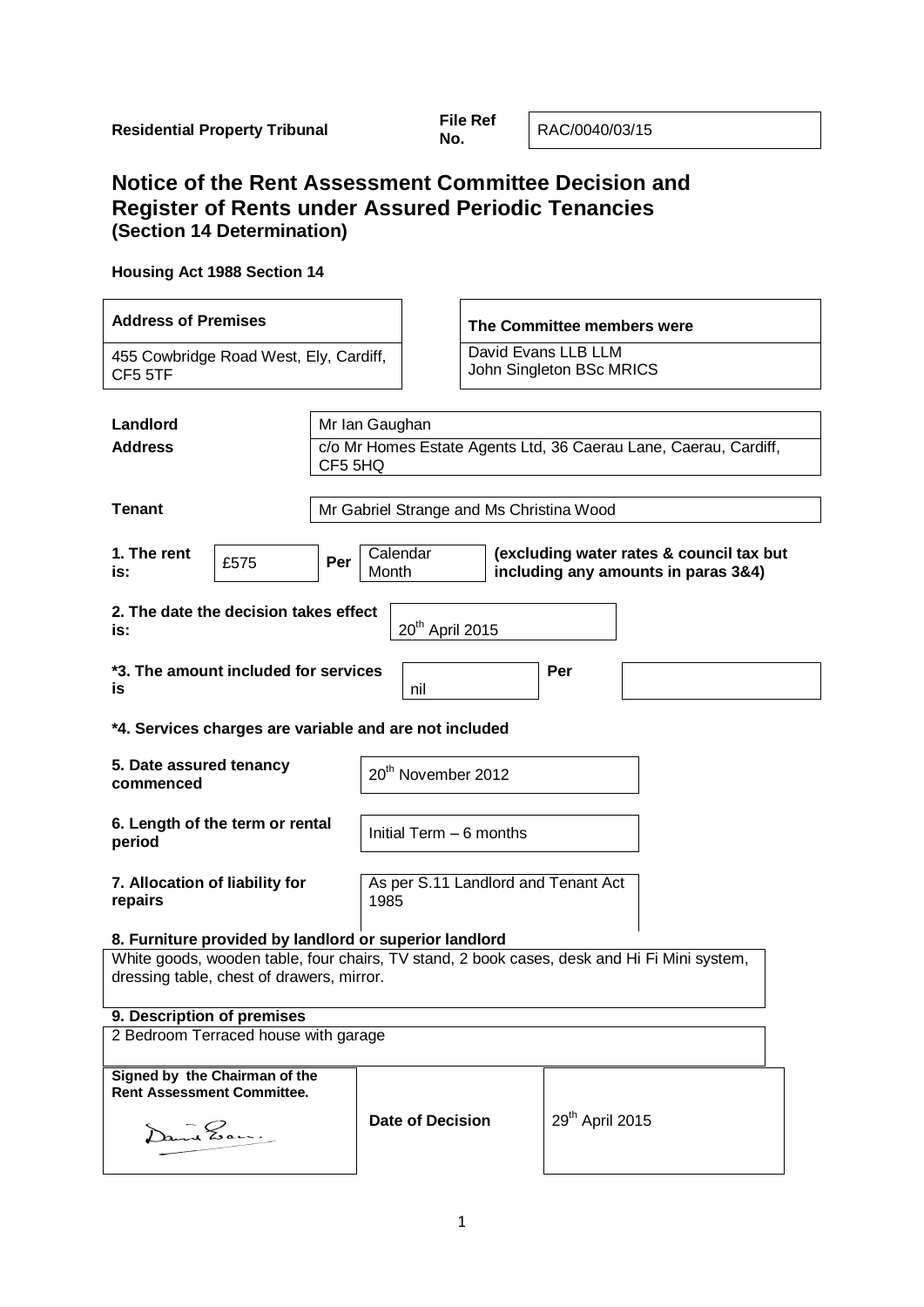#### Y TRIBIWNLYS EIDDO PRESWYL

# RESIDENTIAL PROPERTY TRIBUNAL

#### RENT ASSESSMENT COMMITTEE (Housing Act 1988)

- Reference: RAC/0040/03/15
- PROPERTY: 455 Cowbridge Road West Cardiff CF5 5TF
- LANDLORD: Mr Ian Gaughan
- TENANTS: Mr Gabriel Strange and Ms Christina Wood
- COMMITTEE: D J Evans LLB LLM John Singleton BSc MRICS

# **REASONS FOR THE DECISION OF THE RENT ASSESSMENT COMMITTEE**

### **INTRODUCTION**

- 1. We convened as a Rent Assessment Committee under the provisions of the Housing Act 1988 (the Act) on the 29<sup>th</sup> April 2015 at the Tribunal Offices, Southgate House, Wood Street, Cardiff. We had before us an application in respect of 455 Cowbridge Road West, Cardiff CF5 5TF (the Property). On the 20<sup>th</sup> November 2012 the Landlord, Mr Ian Gaughan, had granted the Tenants, Mr Gabriel Strange and Ms Christina Wood, an Assured Shorthold Tenancy of the Property for an initial term of 6 months with effect from that date an initial rent of £600 per calendar month.
- 2. On the  $24<sup>th</sup>$  February 2015, the Landlord's agent, Mr Homes, served on the Tenants a notice increasing the rent from £600 pcm to £625 pcm. The new rent was to be effective from the 20<sup>th</sup> April 2015. On the 4<sup>th</sup> March 2015, the Tenants referred the notice to us. No issue has been raised by either party relating to either the notices or the Committee's jurisdiction. The only issue for us to determine is the amount of rent payable from the  $20<sup>th</sup>$  April 2015. Before considering the matter, we visited the Property. Mr Strange was present and we were able to inspect both internally and externally. Neither the Landlord nor his agent attended.

### **INSPECTION**

3. The Property is a two bedroom mid terrace house located on the busy main route out of Cardiff westward to the Vale of Glamorgan, the out of town shopping complexes at Culverhouse Cross and the M4 access road in the area of Cardiff generally referred to as Ely. It has two storeys. The original house is of single brick construction with painted rendering to the front and a pitched, tiled roof. There is a small paved front garden which sets the house back slightly from the road. A front porch has been added and a flat roofed kitchen extension at the back with a bathroom (again, flat roofed) above part of the kitchen. The extension takes up almost all of what would have been a small back garden. The wrought iron fence on top of the block wall is in need of attention. The back walls are spar rendered and painted. The windows are double glazed and there is gas fired central heating. At the back of the house is a lane used for both vehicular and pedestrian access by the residents of the terrace and across the lane is a metal sheeted garage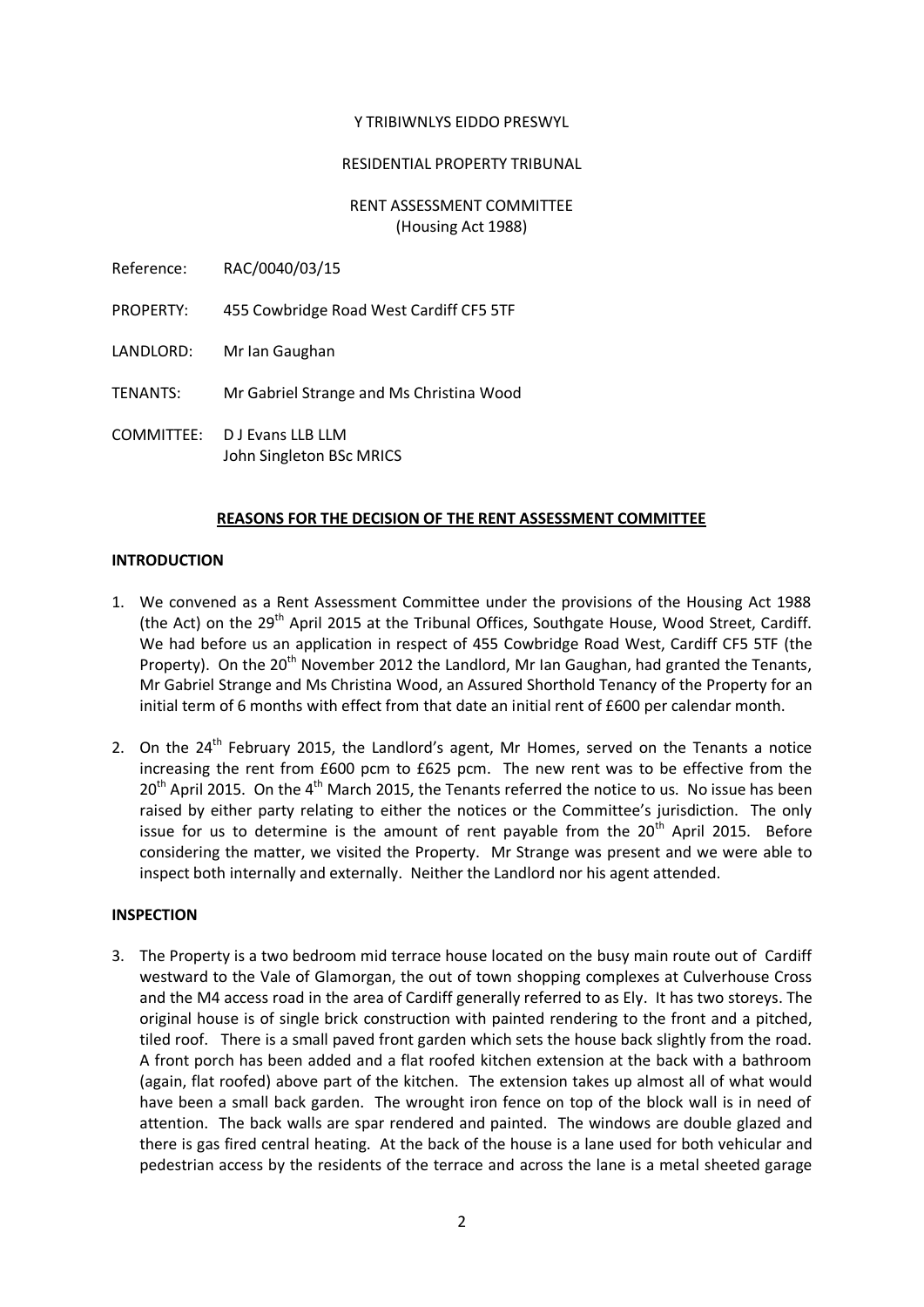with an inspection pit and lighting. Behind the garage is a small area of paved garden which in theory belongs to the property but which is accessed by a narrow lane alongside the garage. The garden is not particularly attractive. It is obscured from the Property by the garage, itself not a particularly attractive feature. In our view, in this particular case, neither the garage nor the small area of garden adds significantly to the rental value of the Property.

- 4. Internally, there is large living/dining room as well as the substantial kitchen with a tongue and grooved ceiling and units including a ceramic hob and white goods provided by the Landlord. The living/dining room was fairly dark due to the restricted access for natural light. Upstairs there are two double bedrooms and a bathroom which contains a bath with a shower over as well as a toilet and wash hand basin. The carpets, curtains and blinds were provided by the Landlord although a couple of these had failed and were no longer in use. The Landlord has provided some furniture and the Tenants have provided the rest.
- 5. We were told that there was occasional water ingress from the flat roof, but we were unable to verify this. There is access from the rear bedroom onto the kitchen flat roof but, although there is a wrought iron fence in place, the Tenants have been instructed not to use it.

### **REPRESENTATIONS**

- 6. Both parties had informed us that they did not require a hearing and provided us with their written representations. In its letter dated the  $10<sup>th</sup>$  March 2015, the Landlord's agent argues that:
	- a) there has been no increase in the rent since November 2012;
	- b) evidence from Rightmove indicates that since  $20<sup>th</sup>$  November 2012 there have been 35 2 bedroom properties within a 1 mile radius of the Property that have been let rent of £625 or more - a list of 40 properties was appended giving brief (and often incomplete) information concerning properties marketed between  $20<sup>th</sup>$  November 2012 and  $25<sup>th</sup>$  February 2015;
	- c) there is a garage included in the tenancy but no additional rent has been charged for it;
	- d) certain items of furniture have been included.
- 7. In their response dated the  $12<sup>th</sup>$  March 2015, the Tenants state that:
	- a) the list of properties seems to comprise only properties let by Mr Homes and covers the entire CF5 area including fully and part furnished properties;
	- b) they have appended details of a number of 2 bedroom unfurnished properties from different rental agencies in the CF5 5TF postcode area, its immediately surrounding post code areas and within one mile of the Property. The average rental is £568.75 pcm. They have also appended a sheet listing properties in the CF5 post code area which have an average rental of £584.20 pcm. In their view, the proposed rent of £600 pcm does not reflect current values for properties in the immediate area of the Property;
	- c) there are certain repair issues;
	- d) the Property is on a busy main road;

In a letter dated the  $17<sup>th</sup>$  March, the Tenants made further points:

e) many of the properties listed by Mr Homes were rented nearly 2 years ago with some over 3 years ago, some were end of terrace houses and all are located away from Cowbridge Road West. The graph provided by Mr Homes showed an average rental for properties in the CF5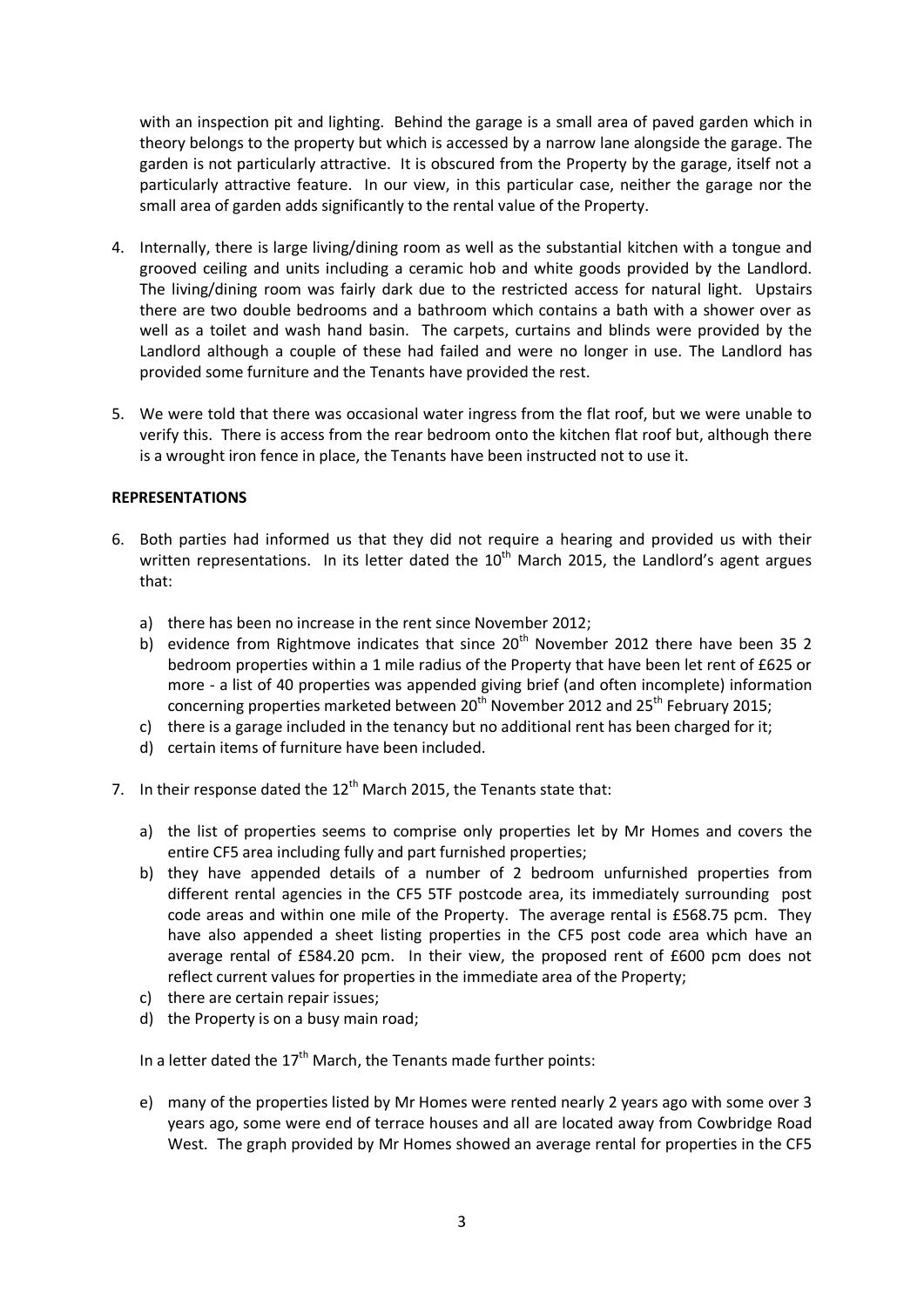post code area of £615 pcm. This includes fully furnished properties. Some of the properties are rented at £600 pcm.

- f) the garage cannot be rented separately from the house as it is attached to the garden and the electricity supply is taken from the Property;
- g) white goods are generally included even in unfurnished accommodation. So little furniture is provided that the Property cannot be called furnished;
- h) the fencing on one side of the garden is missing. The garden is not therefore enclosed;
- i) the veranda is unsafe and cannot be used. This was one of the attractions of the Property and why the Tenants had agreed to pay more than the Local Housing Allowance.
- 8. Mr Homes made further comments in a letter dated the  $19<sup>th</sup>$  March 2015 justifying its use of Rightmove and stating that any repair issues notified have been dealt with. It also attached a copy of an e-mail from Mr Strange stating that the increase "seems reasonable"

#### **EVIDENCE**

- 9. We are required under the Act to determine the rent at which we consider that the Property "might reasonably be expected to be let in the open market by a willing landlord under an assured tenancy" (section 14(1) of the Act). We are required to ignore a tenant's improvements. We are also unable to consider the personal circumstances of the parties. We must consider the Property in its current condition and on the basis of the furniture provided.
- 10. When determining the rent, we consider all the evidence submitted by the parties, particularly the evidence relating to similar properties within the area, properties having similar facilities and properties where tenants are paying similar rents to those proposed by the Landlord. This is not, of course an exhaustive list, as each case depends on its own facts. The evidence presented should therefore be directed towards assisting the Committee by selecting as comparables those properties which are relevant. Ideally, of course, comparables should be cases where rents have been agreed or determined. We appreciate that this is not always possible and that asking rents may be the only evidence available in some cases. Likewise the condition of the various properties may be unknown. In this case, many of the properties were marketed by Mr Homes. It would have been simple enough to provide details of the properties, their condition and the rents achieved. However, the supply of thumbnail sketches of 40 properties such as those provided on behalf of the Landlord is not satisfactory. Many are over two years' old. The parameters chosen appear to be from £675 pcm to £600 pcm with no reference to properties at rents below £600 pcm. None of the addresses were given making it difficult to identify the actual properties, a situation not helped by the provision of a photograph of one of the rooms and not the outside. Some had no details and in other cases the details were cut short. We appreciate that Mr Homes is a substantial letting agent in the area dealing with a large number of properties to let, but if it wishes to be regarded by this Committee as a being a professional witness on the basis of its "integrity, impeccable reputation, awareness and knowledge of the market conditions" (see its letter of the  $19<sup>th</sup>$  March, 2015) it must recognise that it has a duty to this Committee which over-rides its duty to its client and that involves providing the Committee with comparable evidence which is not always helpful to its client. It may, of course, legitimately seek to argue that other evidence is preferable, but the Committee must be given that evidence. The Tenants' comparables are more focussed. We reject Mr Homes' implication that they are of less value as evidence because to their "knowledge, the applicant is neither or has never been employed within this specific industry".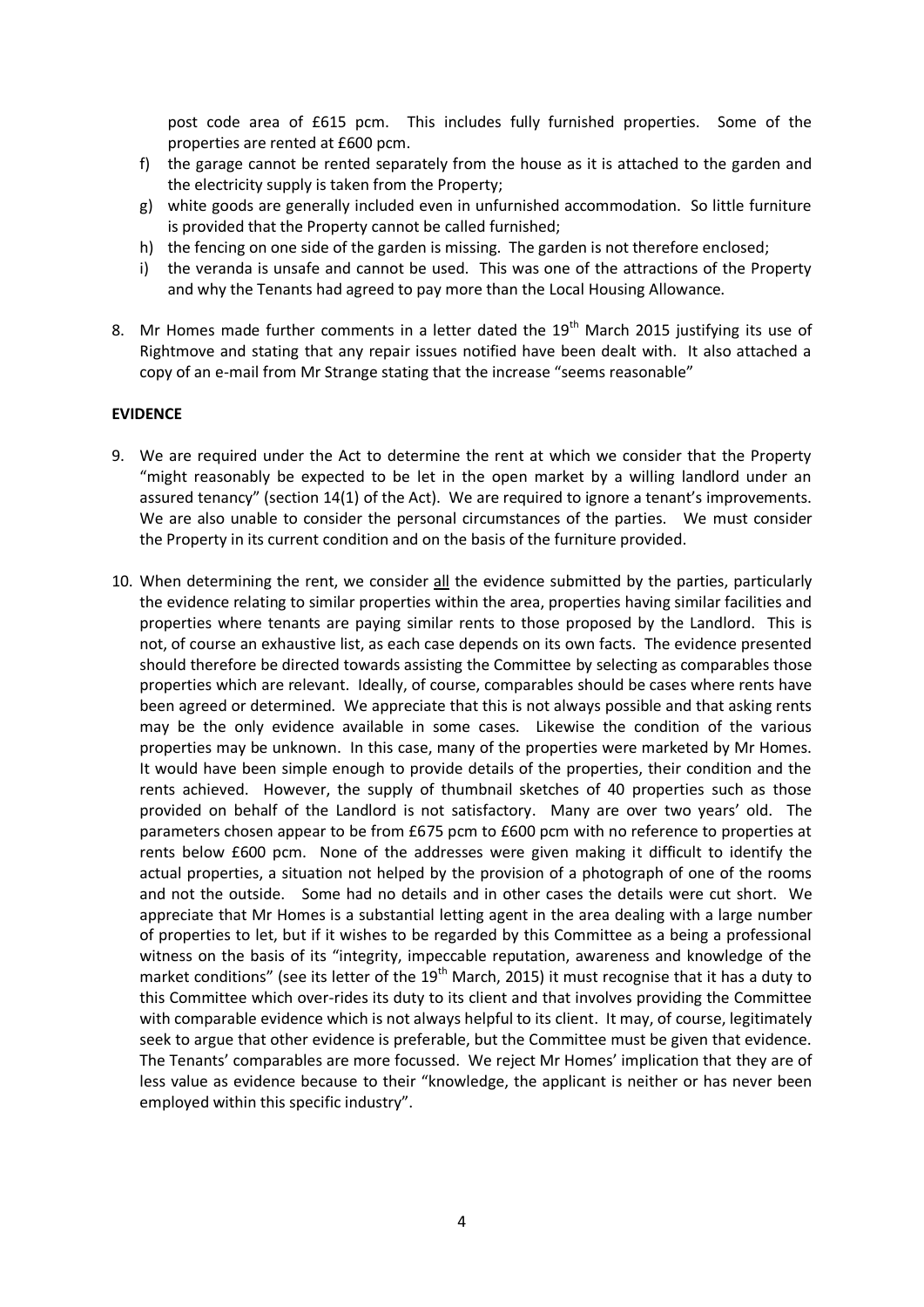# 11. We viewed the following:

- Properties in Drope Coed Riglan Drive, Traherne Drive, Jestyn Close, Nant y Rhos, Coed Arhyd, Nant y Plac - This is a modern, well laid out estate, with open spaces near-by, removed from the noise and traffic of Cowbridge Road West. The houses are attractively designed and appeared from the kerb to be in good condition. The rents stated (whether they are the asking rents or the actual rents, we cannot say) vary from £600 to £675. From their location and design, they would undoubtedly attract substantially higher rents than the Property. The properties in Nant y Plac appeared to be smaller than the others which may well account for the lower rent of £600 pcm (in 2013).
- $\bullet$ Properties in Falconwood Drive - Again, some way from Cowbridge Road West, this road leads into Nant y Rhos. It is a modern housing estate with open spaces and some local amenities near-by. It will again attract substantially higher rents than the Property (£625 to £675 pcm) on account of their location and design.
- Properties in Westfield Park Whinberry Way, Vervain Close, Yarrow Close Another area of modern housing away from Cowbridge Road West. Once again, the properties here would naturally attract higher rents than the Property (£625 pcm) due to their location and design.
- Lauriston Park, Caerau Another modern housing estate, well removed from Cowbridge Road West. Again the rents (£625/£630 pcm) reflect the better location and design of the houses than those of the Property.
- Parc y Gwenfo Heol Collen, Heol Draenen Wen This modern development is located on  $\bullet$ the other side of the M4 Link Road from Ely. The property in Heol Collen was stated as having been to let at £625 pcm. It was described in October 2013 as being "well presented in a lovely quiet street" with a lounge , fitted kitchen and 2 double bedrooms. The property in Heol Draenen Wen, available in March 2015, is stated as having one double bedroom and one single. This may account for the lower asking rent of £525.
- Aberthaw Road One 2 bedroom terraced house and the other an end of terrace house in a  $\bullet$ quiet road. Both have off street parking in their front gardens (the latter for 2 cars) as well as enclosed back gardens. The descriptions suggest that there is a living room and a kitchen downstairs. Both properties were marketed at £600 pcm, the one in December 2013 and the other in May 2014. In our view the location and the convenient off street parking as well as the back gardens more than compensate for the "through room" lounge/dining area arrangement in the Property.
- Deere Road As no picture was available, we were not able to identify this property.
- Stanway Road This property is stated as being a bungalow and we there did not consider it to be an appropriate comparable.
- Caerwent Road We did not view this property. It is described as a 2 bedroom semidetached property, but no details are provided as to the accommodation. The property was being marketed in April/May 2014 at £625 pcm. Its better location and the fact of its being semi-detached would command a higher rent than the Property.
- Bishopston Road A semi-detached house with off street parking and a garage. It is stated  $\bullet$ as being newly refurbished. It appeared to us to provide better quality accommodation than the Property. It would be bound to be a more attractive proposition. The asking rent was £650 pcm.
- $\bullet$ Deere Place - A 2 bedroom mid-terraced house with a conservatory and off street parking in a quiet cul-de-sac. The proposed rent is £133 pw (£576 pcm). From the brief particulars, the Property probably has larger living space, but this is, in our view, in a much more attractive location and has the benefit of a conservatory.
- $\bullet$ Greenfarm Road - A 2 bedroom mid-terrace property with off street parking and a rear garden. Although it is situated on an access route between St Fagans and Cowbridge Road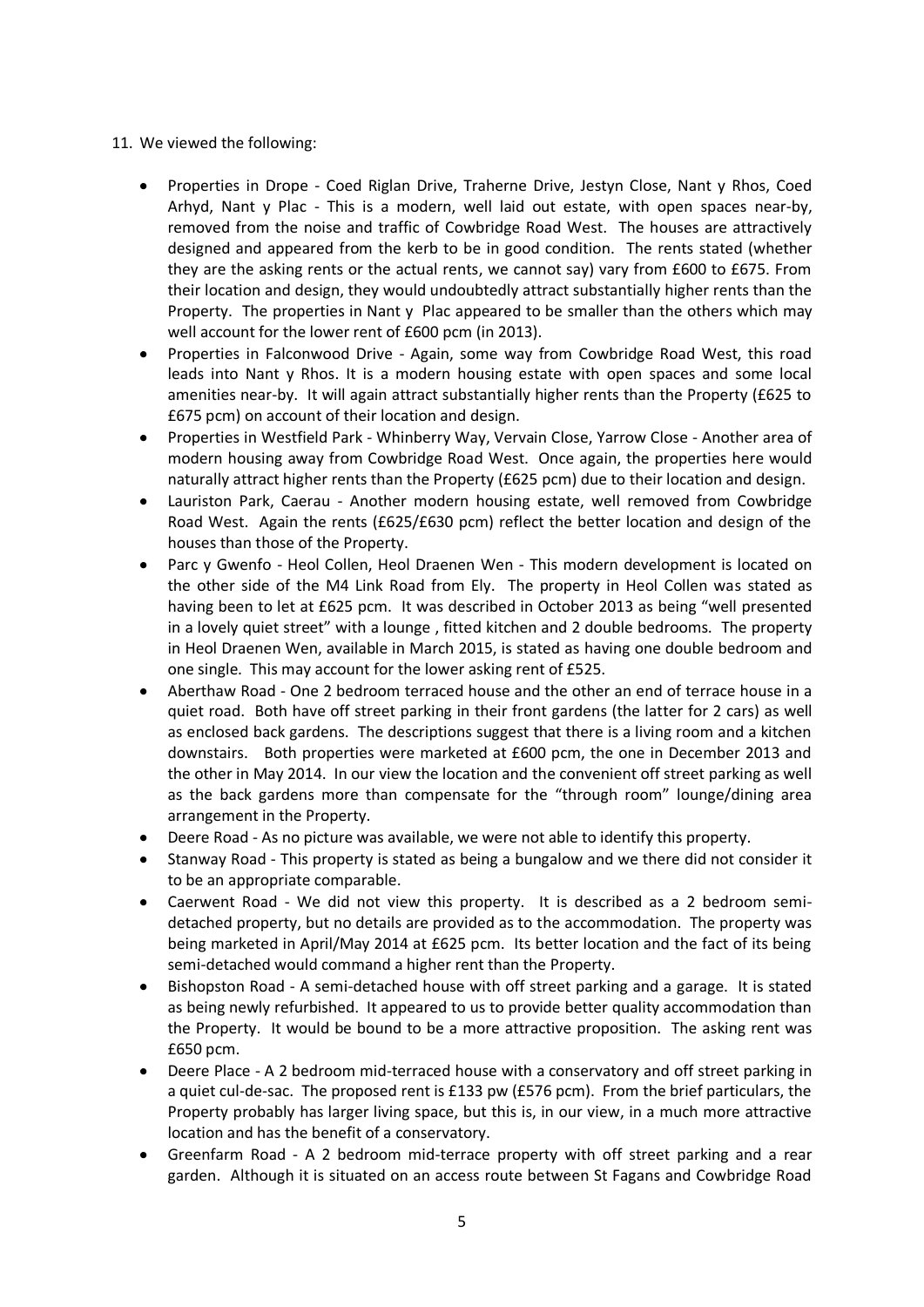West, it is nowhere near as busy as Cowbridge Road West. It also has the benefit of open space opposite. It was for rent from July to September 2014 at £625 pcm.

- $\bullet$ Redhouse Close - A 2 bedroom semi-detached house in a quiet close. It has 2 reception rooms and off street parking. It is marketed at £550 pcm.
- Narberth Road A 2 bedroom mid-terrace house in a quiet road with on-site parking and a south facing rear garden. The asking rent is £600 pcm.
- Cowbridge Road West Two terraced properties a short distance from the Property. They  $\bullet$ both front onto the pavement. One has two reception rooms downstairs, a double bedroom and a single bedroom. There is also a rear garden and off street parking at the rear. This property was let in 27 days in April 2014 at £500 pcm. The other has a lounge and an open plan kitchen/dining room. However it has 2 double bedrooms and an additional downstairs toilet as well as off street parking at the rear. There is no mention in the particulars of a garden. This property was placed on the market in April/May 2014 at an asking rent of £600 pcm, the asking rent no doubt reflecting the additional size of the second bedroom as well as the extra toilet. It was eventually let in July 2014 at £575.

### **CONSIDERATION**

- 12. Apart from the two properties in Cowbridge Road West, there are two principal categories of property that emerge from the lists provided by the parties: modern private houses and former council houses. Of those submitted by Mr Homes, very few were recently marketed. Falconwood Drive (£675 pcm in February 2015), Coed Riglan (£645 and £650 in January/February 2015 and in September/October 2014), Lauriston Park (£625 in October/November 2014) are all modern houses on private developments. They are better located, away from the traffic noise, and their rents (£625 - £675) are indicative of their location and design. They are bound to attract significantly higher rents than the Property. In the Tenants' list produced in March 2015 indicate a property in Lauriston Park was available at £600 pcm and one in Westfield Park at £595. Again we consider that both these modern, better located properties would attract higher rents than the Property. We appreciate that the Property has a large, if somewhat dark, living/dining area and a big kitchen, but its location on an extremely busy main road, its outlook and its general lack of "kerb appeal" puts it at a clear disadvantage when compared with the houses on the modern developments. Neither the garden area behind the garage nor the garage itself adds significantly to the amenity of the Property. Many tenants prefer the convenience of a drive rather than a garage. The furniture provided by the Landlords does not materially add to the rental value.
- 13. Mr Homes also lists a property in Bishopston Road. This is a semi-detached house with a garage and off street parking for two cars. It has a front and back garden and whilst it is located by a roundabout on a main route through the housing estate, it is relatively quiet compared with Cowbridge Road West. Marketed from January 2015 at £650 pcm, it is again bound to attract a significantly higher rent than the Property. Similarly, the property in Greenfarm Road, marketed from July 2014 to September 2014 at £625 (without white goods), with its open aspect, off street parking, quieter location and back garden, would be a more attractive proposition than the Property justifying a higher rent. We cannot comment upon Deere Road as we were unable to identify it, but it is noticeable that it was on the market for 6 months (March to September 2014) at £600 pcm. It is stated as being a two bedroom semi-detached property with a large garden. Deere Road is a quieter road than Cowbridge Road West and again this property would command a higher rent than the Property. In our view, the same also applies to the other properties in the Tenants' list - Deere Place (£576 pcm) and Narberth Road (£600 pcm) are both better located on quiet roads and have gardens and off street parking, whilst Redhouse Close (£550 pcm) is a semi-detached with 2 reception rooms as well as a large garden, again in a quiet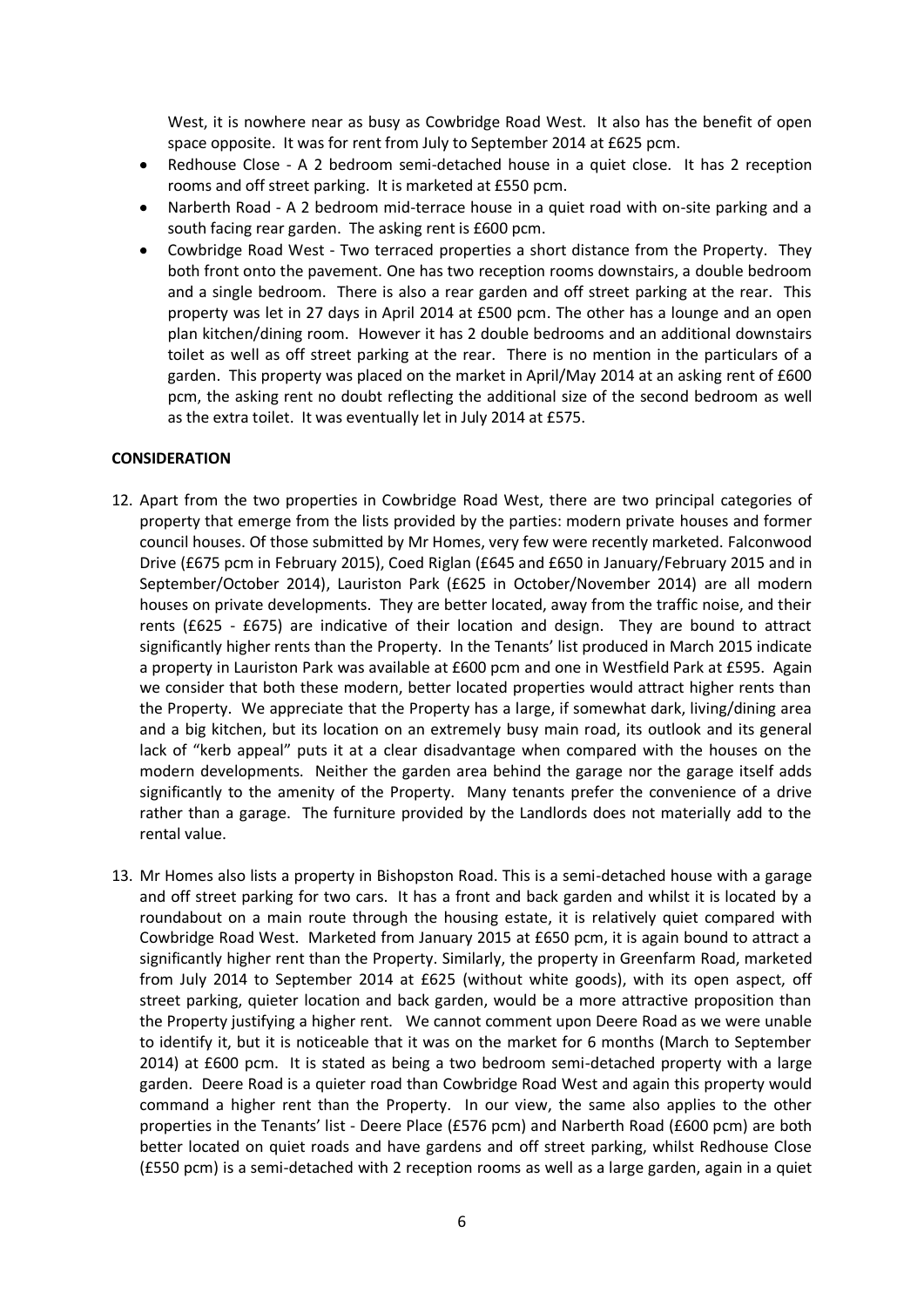close. This last represents much better value for the accommodation provided than the Property at the Landlord's proposed rent of £625.

- 14. The two properties on Cowbridge Road West were let in April and July 2014 at £500 and £575 respectively. Without better information, it is difficult to compare these both with each other and with the Property. Doing the best we can on the basis of the information provided and from our external kerbside inspection, we have concluded that the latter property at £575 pcm with two double bedrooms as well as the additional toilet downstairs is bigger than the former (at £500 pcm). We also note that the latter was originally on the market at £600 pcm but it did not achieve the asking rent having been on the market for nearly three months.
- 15. We have concluded that the proposed rent of £625 pcm is not a rent at which the Property can reasonably be let in the open market by a willing landlord under an assured tenancy. With better designed and better located modern houses having been marketed at between £625 and £675 pcm in late 2014 and early 2015 and with two such houses (Lauriston Park and Westfield Park) more recently being marketed at £595/£600 pcm, a prospective tenant would not be willing to pay £625 pcm for the Property. Our view is supported by the rents being asked in respect of the former Council properties in Deere Place (£576 pcm), Narberth Road (£600 pcm) and Redhouse Close (£550 pcm). The properties in Bishopston Road (£650 pcm) and Greenfarm Road (£625 pcm) are both better properties and better located. These also confirm our view that the proposed rent of £625 pcm for the Property is too high.
- 16. The question is then at what rent would the Property reasonably be expected to be let in the open market by a willing Landlord. One of the Cowbridge Road West properties was let at £500 pcm in April 2014. No explanation has been provided by either party as to why the rent is significantly less than the rents of other properties in the area. We have surmised that the smaller second bedroom may be a factor. There may be other reasons, possibly the necessity for an urgent letting. As the rent is significantly lower than the rents achieved (or, as the case may be, the asking rents) for other two bedroom terraced properties in the area we feel able to disregard it as a comparable. The other property in Cowbridge Road West (£575 pcm in July 2014) is more in line with what is being achieved or marketed elsewhere in the locality relative to the location and design of those properties. It is true that this property fronts directly onto the pavement. However, it has broadly comparable accommodation. It may be that the term "open plan dining/kitchen" indicates something a little smaller than the Property's lounge/dining room, but often these things are a matter of taste and do not necessarily reflect any difference in value. The provision of a car parking space as opposed the Property's garage might also be seen by some as an advantage. As already indicated, we do not consider the garden area behind the garage to be significant, nor the furniture which the Landlord has provided. In our view, this property is broadly comparable with the Property. It gives an indication as to the sort of rent the market will pay. Looking at Mr Homes' list of properties, there appears to be very little movement in rents between 2014 and 2015. We therefore conclude that the rent at which the Property could reasonably be let by a willing Landlord is £575 pcm.